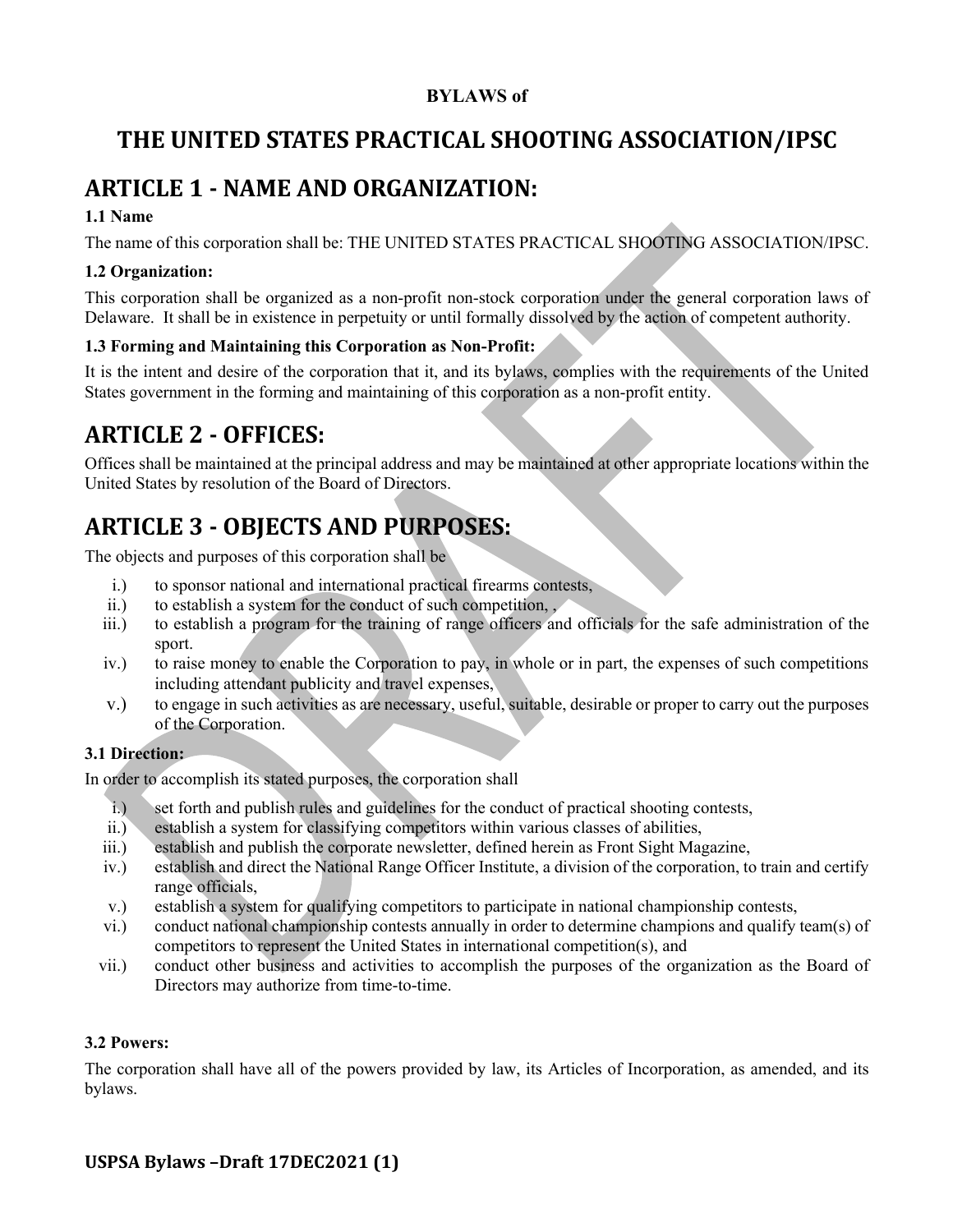### **3.3 Revenue:**

The corporation expects to receive the bulk of its operating funds from membership dues and activity fees, bequeaths and endowments, and the sale of miscellaneous items bearing the corporation logo to promote practical shooting.

### **3.4 Enfold:**

It is the intent of the corporation to set forth structures, rules, regulations, and to delineate authority and responsibility in order to unite the United States Region, International Practical Shooting Confederation, the USPSA affiliated clubs and sections, the National Range Officers Institute and such other entities with which the USPSA Board of Directors may from time to time wish to align the association into a viable and formal relationship with its current and prospective members.

# **ARTICLE 4 - MEMBERSHIP:**

# **4.1 Types of Membership:**

Memberships shall consist of individual and club memberships as set forth below.

### **4.2 Individual Membership:**

An individual membership may be Annual, 3-Year, 5-Year, Life, or Benefactor. An individual membership requires that the prospective member make formal application to the corporation, meet requirements as may be established by the Board of Directors from time to time, and pay the appropriate dues as established by the Board of Directors.

### **4.3 Associate Membership:**

An Associate membership may be Annual, 3-Year, or 5-Year. Associate Membership requires that the prospective member or members make formal application to the corporation, meet requirements as may be established by the Board of Directors from time to time and pay all appropriate dues as established by the Board of Directors. An Associate member shall be entitled to all rights and privileges conferred by USPSA membership except that they shall not receive Front Sight Magazine.

#### **4.4 Individual Foreign Membership:**

An individual foreign membership may be Annual, 3-Year, or 5-Year. An individual foreign membership requires that the prospective member make formal application to the corporation, meet requirements as may be established by the Board of Directors from time to time, and pay the appropriate dues as established by the Board of Directors. Foreign membership is available to individuals whose permanent or primary residence is outside the United States.

#### **4.5 Associate Foreign Membership:**

An Associate Foreign membership may be Annual, 3-Year, or 5-Year. Associate Foreign Membership requires that the prospective member or members make formal application to the corporation, meet requirements as may be established by the Board of Directors from time to time and pay all appropriate dues as established by the Board of Directors. Associate Foreign membership is available to individuals whose permanent or primary residence is outside the United States. An Associate Foreign member shall be entitled to all rights and privileges conferred by USPSA Individual Foreign membership except that they shall not receive Front Sight Magazine.

#### **4.6 Individual Sponsor Membership:**

An individual Sponsor membership requires that the prospective member meet all requirements of individual annual membership and pay dues as established from time to time by the Board of Directors (corporate and business entities may qualify for this category of membership).

#### **4.7 Patron Member**

A Patron member may be an individual, corporation, or other business entity. Patron membership requires payment of annual dues as established from time to time by the Board of Directors, and an agreement to conduct on-going support of USPSA in its advertising, product distribution, and/or media contacts. Such support programs shall be consistent with guidelines established by the Board of Directors of the corporation as a condition of Patron membership and shall not violate any provisions for tax exempt status required by the Internal Revenue Code 501(c)3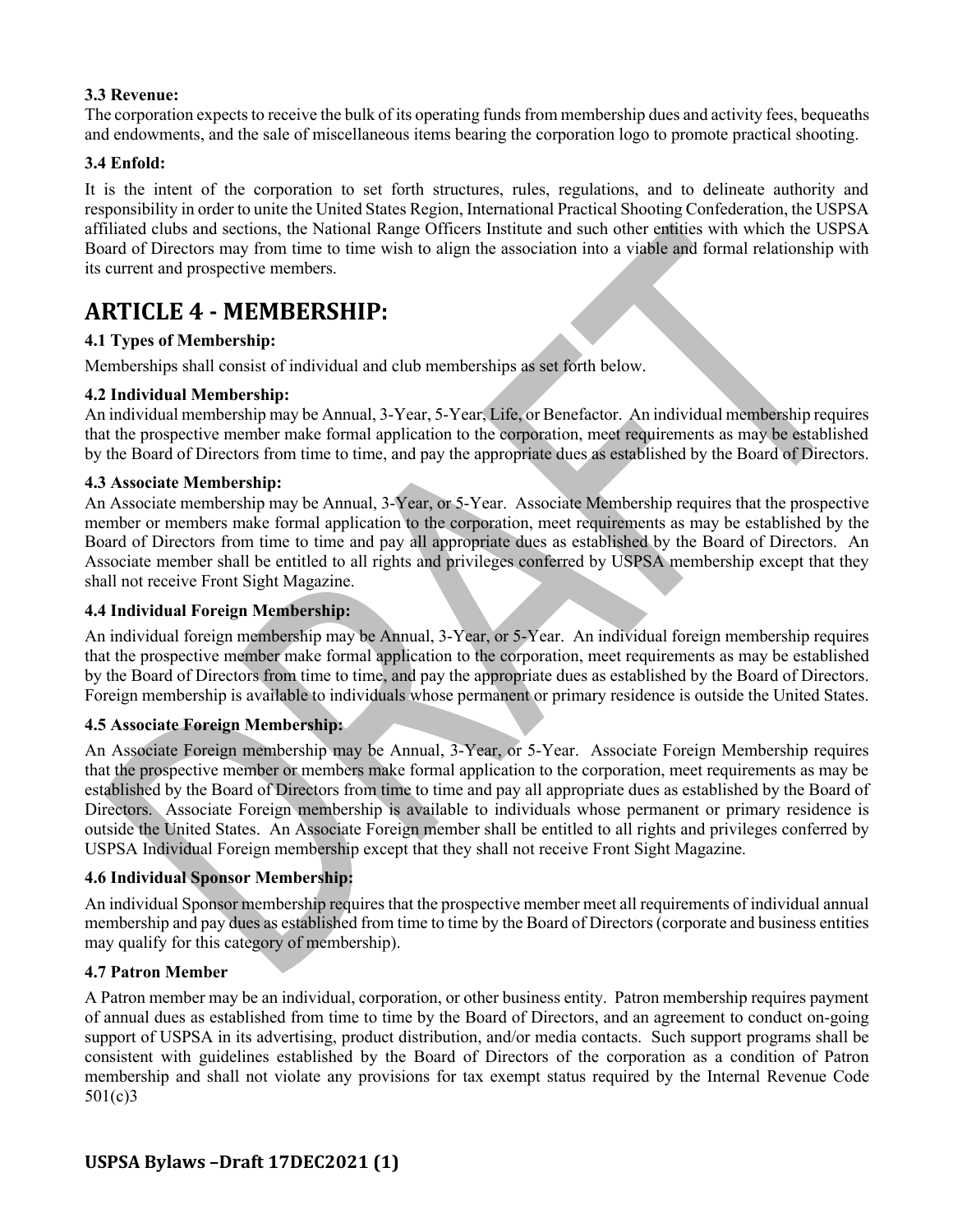### **4.8 Club Membership:**

A club membership requires that the club:

- i.) consist of 10 or more individual members of the corporation at the time of application,
- ii.) make formal application for club membership to the corporation,
- iii.) agree to conduct the minimum number of corporation approved contests annually as established from time-to-time by the Board of Directors under the rules and guidelines as published by the corporation,
- iv.) render the published results, together with appropriate activity fees due the corporation from said contests, to the corporation within 30 days of each match date, and
- v.) pay the annual affiliation dues as established from time to time by the Board of Directors.

Affiliated Clubs are autonomous in nature and are specifically allowed to conduct club business according to their own local, State and Federal laws, club bylaws, and/or business practices. Commingling of clubs for the purpose of avoiding affiliation dues is specifically prohibited.

#### **4.9 Honorary Life Membership:**

The Board of Directors may, from time to time and on criteria established by resolution, convey on individuals and organizations the title of Honorary Life Member for those who have performed exceptional service to the corporation. Honorary Life membership requires no payment from the honorary member. This title is for the purpose of recognition only and no duties or powers are ascribed thereto.

#### **4.10 Other Classes of Membership:**

Other classes of membership and their requirements may be established from time to time by resolution of the Board of Directors.

### **4.11 Dues:**

The Board of Directors shall determine the amount of dues required for membership. An individual member's annual dues are payable on the anniversary date of the individual member's admission to USPSA. Club dues are payable on the first of each calendar year and at initiation. Clubs that initially affiliate with USPSA on or after October 1 shall be affiliated until December 31 of the following year. Clubs are additionally liable for the activity fees for each contestant in all USPSA affiliated shooting contests hosted by that member club. Memberships of any type are non-transferable, non-assignable, and non-refundable.

# **4.12 Membership Cards and Certificates of Affiliation:**

The Corporation shall provide for the issuance of membership cards to individual members and certificate of affiliation for member clubs. Each card or certificate shall state the period for which it is valid and shall have printed on its face that the corporation is tax exempt and non-profit. The name and address of each member shall be entered on the records of the corporation. If any card or certificate shall become lost, mutilated, or destroyed, a new card may be issued on such terms and conditions as the Board of Directors may determine.

#### **4.13 Discipline of Membership:**

Any individual member or affiliated club may be disciplined by the board, up to and including termination.

The President or the Board of Directors may suspend any member should they determine that the member has, or is likely to, by acts or omissions bring discredit to the corporation.

A suspended or terminated member may not participate nor officiate in any USPSA sanctioned events and will not have any of the rights of membership including voting. The term of suspension shall be identified at the time suspension is imposed.

- i.) The Board will be notified of a member suspension immediately.
- ii.) The member will be sent written notification of such suspension to the last known address in the corporate database.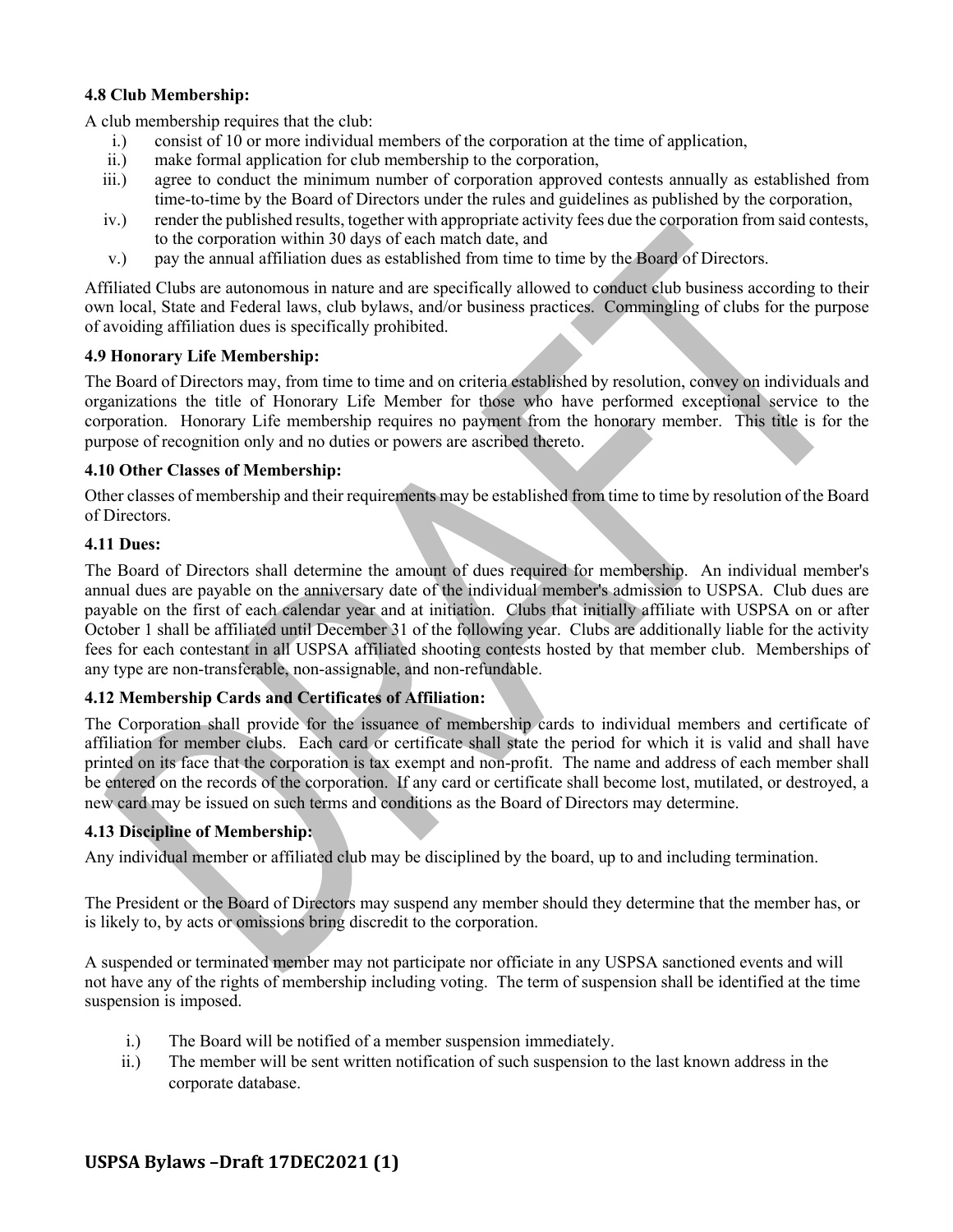- iii.) Such notification must include notice of the membership termination process, the member's right to a review of the action by the Board of Directors as described in this article and the member's right to address such review.
	- a. In the event that the member fails to respond to the written notification of suspension within thirty days of the date of such notification, the Board will implement member discipline without further notice.
- iv.) The disciplined member may request a review of the discipline by the Board of Directors. All requests must be submitted in writing, stating the reasons why the decision should be reversed. Requests shall be directed to the national office with a copy to the Director for the Area concerned and to the President. The Board of Directors shall review all of the relevant facts concerning cause for member discipline and render a decision within 30 days after the review. The decision of the Board of Directors shall be final and binding.

The membership of any member may be terminated without return of dues,

- i.) upon written request of the member.
- ii.) upon the death or dissolution of the member
- iii.) by vote of the Board of Directors, with or without cause, after the member has received notice and has had an opportunity to be heard by the Board of Directors.

### **4.14 Non-Payment of Dues or Fees:**

Any member shall be terminated from the membership for non-payment of dues or fees. Member clubs will be terminated from membership if they have not paid the dues or activity fees by Feb 15th of each year. Those member clubs terminated for non-payment of dues or fees must pay the affiliation dues of a new club when re-affiliating. No money paid to the corporation shall be refunded to members or affiliates unless it can be established that the amount so paid is in excess of that due the corporation.

#### **4.15 Annual Membership Meetings:**

The annual membership meetings of the corporation shall be held in conjunction with a USPSA National Championship as determined annually by the Board of Directors.

# **ARTICLE 5 - BOARD OF DIRECTORS:**

The Board of Directors shall consist of the President and the elected Area Directors.

# **5.1 Business:**

The Board of Directors shall be responsible for directing the overall policies of the corporation. A primary responsibility of the Board is to provide strategic planning and leadership on key issues to ensure the long-term health and viability of the organization. Specific areas of Board responsibility include, but are not limited to:

- i.) financial strategy, including budget, planning and investment strategies,
- ii.) membership recruitment and retention strategies,
- iii.) marketing strategies,
- iv.) strategies for the format and location of National Championship matches,
- v.) strategies for the establishment and/or management of relationships with other shooting organizations, including IPSC, and
- vi.) review and ratification of National Range Officer Institute (NROI) policies and procedures.

#### **5.2 Compensation:**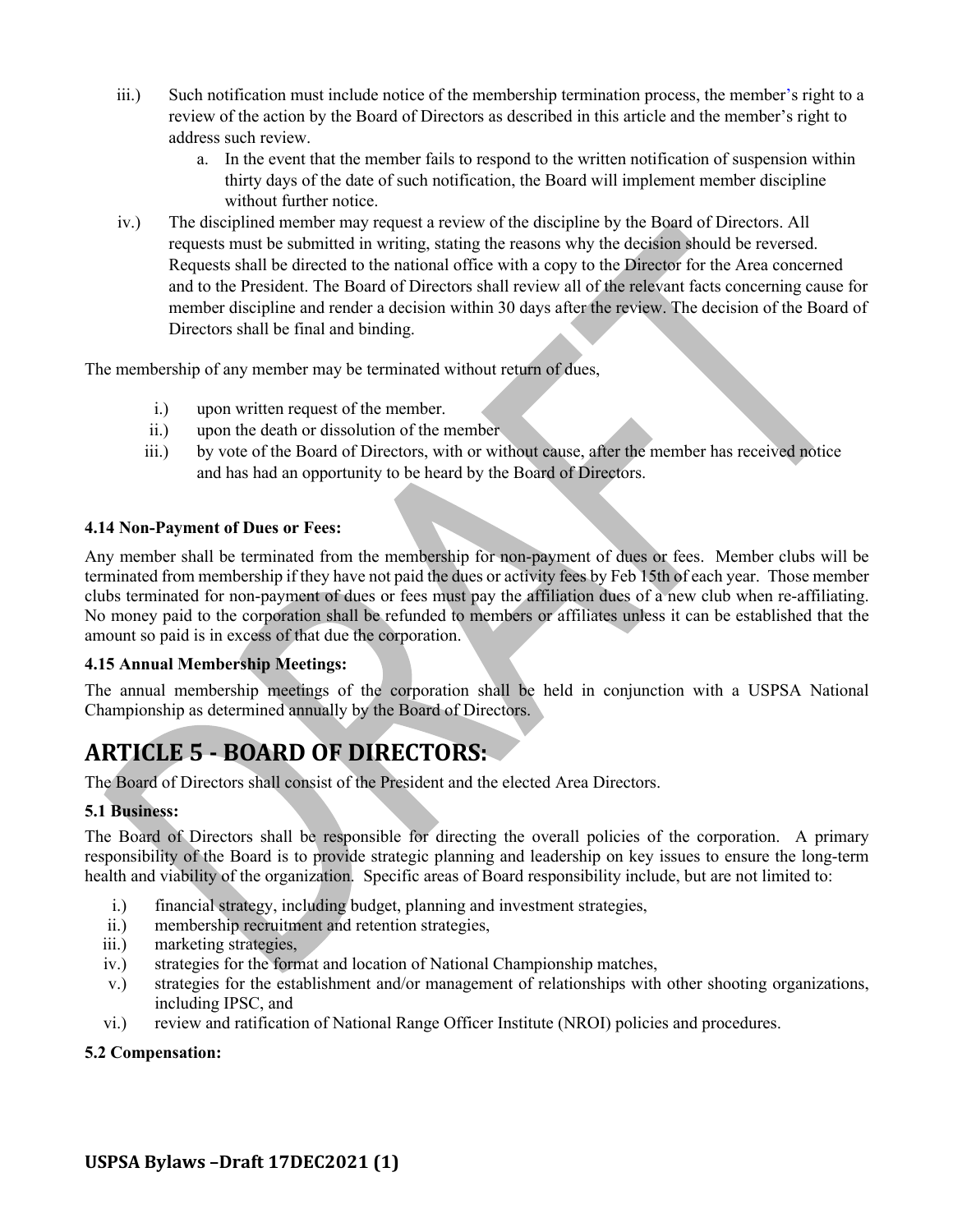Area Directors shall not receive any salary for their services as Directors or as members of committees, but by resolution of the Board of Directors, a fixed fee and/or reimbursement of specific expenses may be allowed. No area Director shall serve the corporation in any other capacity for which compensation is received.

### **5.3 Regular Meetings:**

Regular meetings of the Board of Directors shall be held not less than once in any calendar year and shall be called at a time and place of the President's choosing by providing 10 days notice to the other members of the Board of Directors. The Board of Directors, by majority vote, may establish more frequent regular meetings at a time and place of their choosing providing there be 10 days notice prior to any regular meeting. Regular meetings shall be in person, by phone or electronic communication.

#### **5.4 Special Meetings:**

The President or any three members of the Board of Directors may call special meetings. The call for a special meeting shall state the nature of the business to be considered and the place, date, time, and method of the meeting. Notice of a special meeting shall be communicated to each Director at least seven days before the date of such meeting. Business considered and acted upon shall be limited to that stated in the call for the meeting except as the entire Board of Directors may unanimously determine otherwise. No bylaw changes may be adopted at any special meeting. Special meetings may be in-person, by phone, or electronic communication.

### **5.5 Rules of Order:**

Robert's Rules of Order Newly Revised shall be the parliamentary authority at all meetings.

### **5.6 Voting:**

Each Area Director and the President shall have voting powers at all Board of Directors meetings. Unless otherwise provided in these bylaws, the decision of the Board of Directors shall be determined by a majority vote of the Directors present. A roll call vote will be taken at the request of any Director or President. On any roll call vote, the votes of all Directors, including the President, shall be recorded.

### **5.7 Notice of Board of Director's Meetings:**

Written notice of regular Board of Director's meetings shall be posted to the organization website at least 10 days prior to the meeting. The notice shall include the agenda, time, place, and date of the meeting.

#### **5.8 Quorum:**

A quorum for conducting the business of the Board of Directors at any meeting shall be a majority of the Board of Directors.

#### **5.9 Board Meetings:**

All Board of Directors meetings shall be closed to individuals and organizations other than those authorized by the Board of Director policies.

#### **5.10 Minutes:**

Minutes shall be kept of all Board meetings. Regular Board meeting minutes will be released to the membership, however the Board, at its discretion, may withhold release of meeting minutes that contain confidential information, including Executive Session meetings. The President may appoint a Board Secretary, hire a professional secretarial service, or make such other arrangements as are necessary to ensure an accurate record of Board proceedings.

#### **5.11 Indemnification:**

Each Director or Officer who serves the Corporation, and their respective heirs, executors and administrators, shall to the fullest extent allowable by law, be held harmless and indemnified by the Corporation against all costs, expenses, judgments and liabilities, including attorneys' fees, reasonably incurred by or imposed upon him or her in connection with or resulting from any action, suit, or proceeding, civil or criminal, in which he or she is or may be made a party by reason of being or having been such Director or Officer, or by reason of any action alleged to have been taken or omitted by him or her as a Director or Officer, whether or not he or she is a Director or Officer at the time of incurring such costs, expenses, judgments and liabilities and following timely notification of any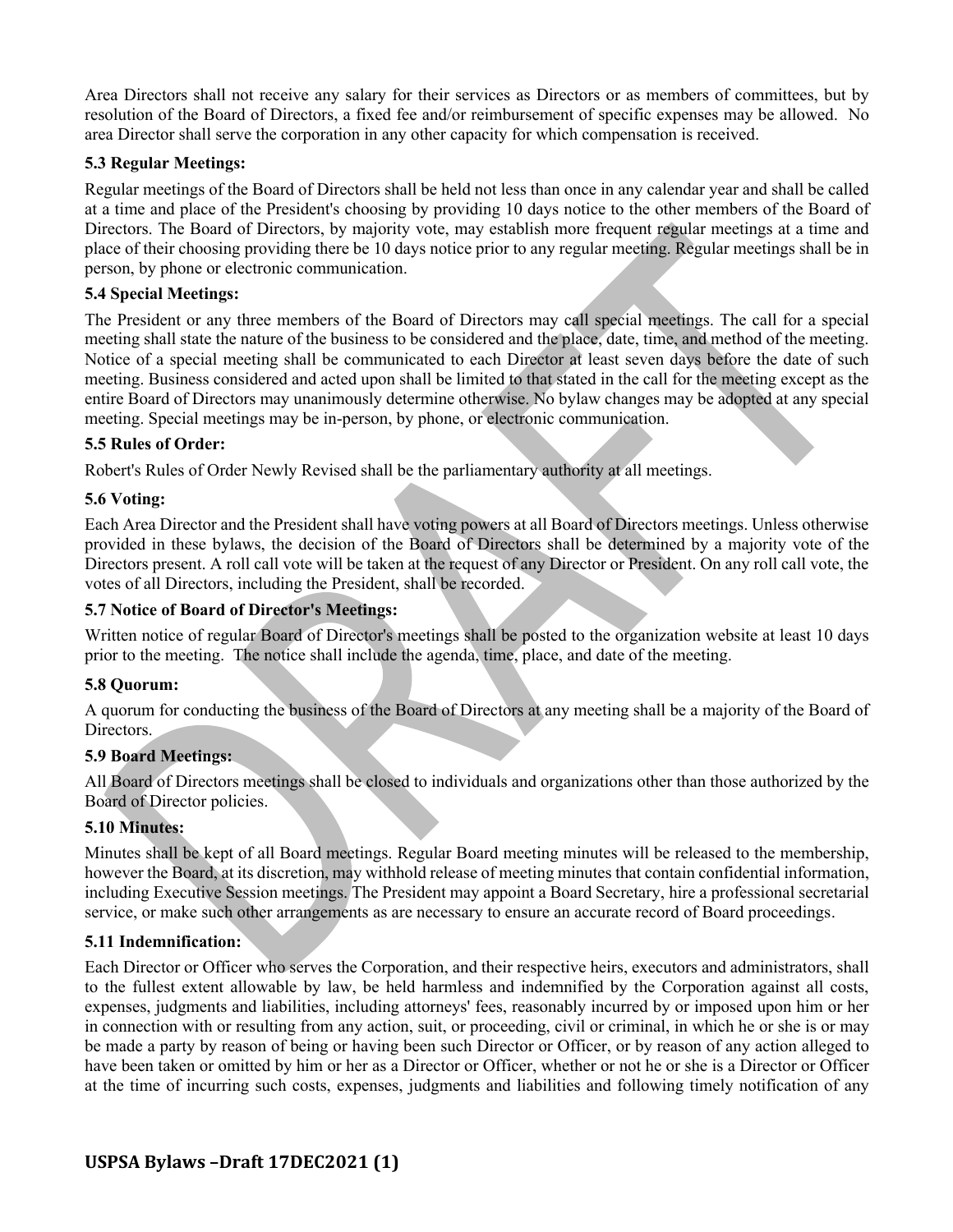matter potentially covered by this section to the Board of Directors. Such indemnification shall not include matters to which he or she shall be finally adjudged, without right of further appeal in such action, suit or proceedings, to have been liable for willful misconduct in the performance of his or her duty as such Director or Officer. Such indemnification shall be made with respect to adjudication other than on the merits and shall extend to settlements and compromises. The foregoing right of indemnification shall not be exclusive of other rights to which such Director or Officer may be entitled as a matter of law.

# **ARTICLE 6 - ELECTION OF PRESIDENT AND BOARD OF DIRECTORS:**

# **6.1 The President:**

The President shall:

- i.) Be elected by vote of the individual membership, one vote per member,
- ii.) Be elected for a term of four years,
- iii.) Take office on January first following the year of the election,
- iv.) Serve until the successor is elected and takes office,
- v.) Be a citizen of the United States Region,
- vi.) Be a Life Member before filing the petition for President,
- vii.) Members removed from office under Article 7.7 shall be ineligible to hold office. Members leaving office on good terms are still eligible to hold office.
- viii.) Members subject to discipline under Article 4.13 shall be ineligible to hold office for five years after the disposition of the disciplinary action.

In the event the President vacates the office, the Vice President shall serve as interim President. If the remainder of the vacating President's term of office is greater than 24 months, a special election shall be held to fill the office for the remainder of the term. The special election will follow the policies and procedures set forth in article 6.5 and 6.6 and if necessary, Article 6.7.

# **6.2 Board of Directors:**

Each Area Director shall:

- i.) Be elected by vote of the individual membership, one vote per member within the respective Area;
- ii.) Be elected for a term of four years.
- iii.) Take office on January first following the year of the election.
- iv.) Serve until the successor is elected and takes office.
- v.) Be a resident of the Area from which they are nominated and elected.
- vi.) Be a Life Member before filing the petition for Area Director.
- vii.) Members removed from office under 7.7 shall be ineligible to hold office. Members leaving office on good terms are still eligible to hold office.
- viii.) Members subject to discipline under Article 4.13 shall be ineligible to hold office for five years after the disposition of the disciplinary action.

No director may simultaneously hold positions of Area Director, Managing Director, President, or Director of NROI. There may be only one member of the Board of Directors elected from each Area, except for the President who is not an Area Director.

Should an Area Director's office become vacant, the board will select a candidate from among the Area's Section Coordinators. If no Section Coordinator chooses to accept the position, the Board will then appoint a committee to nominate an Area Director candidate. This candidate will be subject to approval by the entire board. Candidates for Area Director must fulfill all requirements in Article 6.2, v, vi, vii, viii, and ix.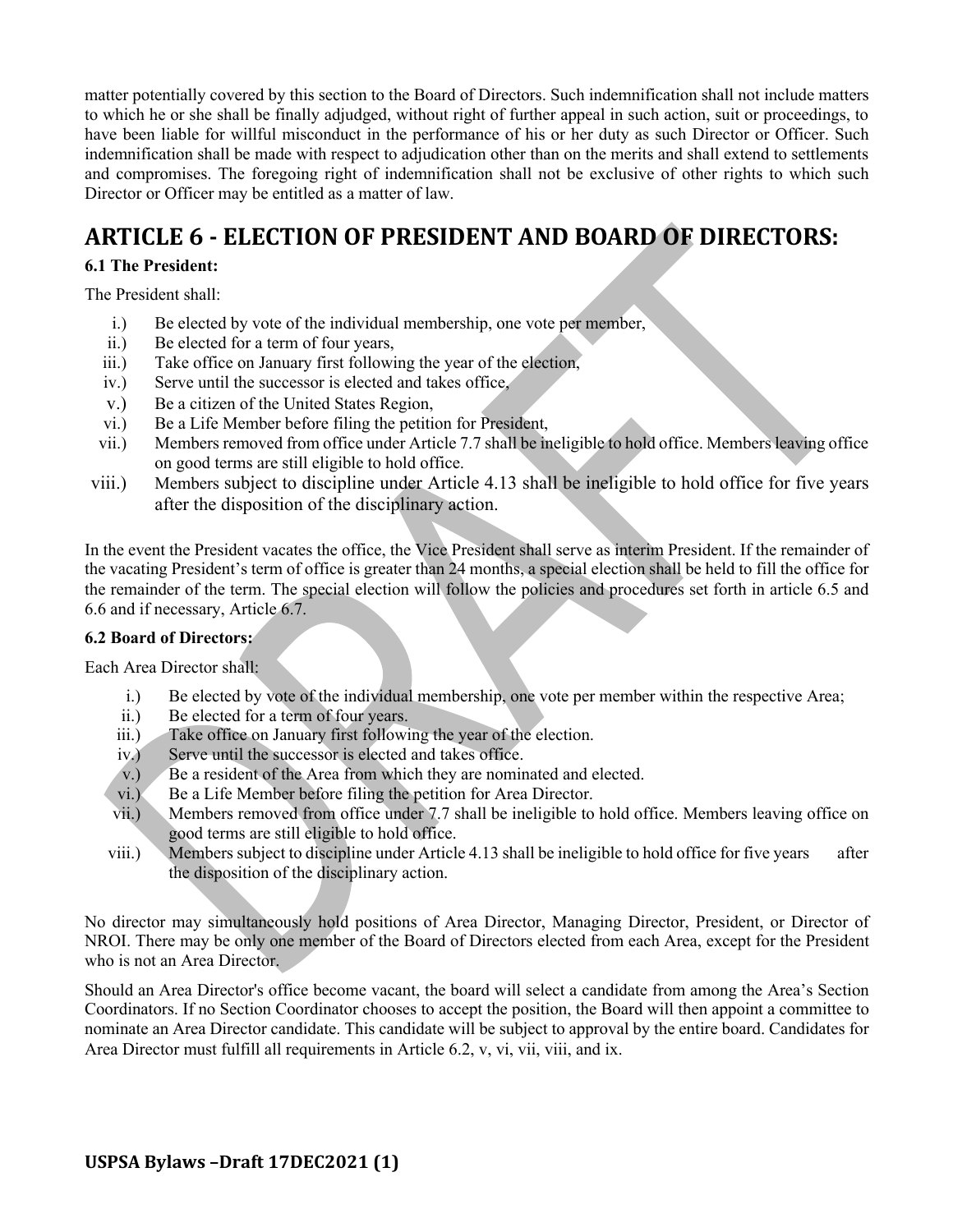If the remainder of the vacating Area Director's term of office is greater than 24 months, a special election shall be held to fill the office for the remainder of the term. The special election will follow the policies and procedures set forth in article 6.5 and 6.6 and if necessary, Article 6.7.

The term of office for the Area Directors should be staggered so that no more than one-third of the Area Directors are elected during any one year except in cases of special elections. In establishing new Areas, the election schedule may be modified by the Board as necessary to maintain the balance of the overlapping four-year terms of the Area Directors.

### **6.3 Eligibility to Vote:**

United States citizens or lawful permanent residents with a current USPSA membership that has an original membership date prior to May 1 of the year of the election are eligible to vote. After 9/1/2022, United States citizens with a current USPSA membership that has an original membership date one year prior to the cut-off date of the election are eligible to vote. Membership must be continuous during the one-year period before the election.

#### **6.4 Nominations for President and Area Directors:**

All incumbents shall be automatically nominated unless they decline to be nominated. Others wishing to be candidates may submit nominating petitions to the national office no earlier than one year before May 1st and no later than the first business day of May in the year of the election. The nominating petitions shall contain the signatures of fifty current individual members and their membership number. In the case of a candidate for Area Director, signatures from members residing outside of the Area shall be considered invalid. Candidates shall receive such support and coverage from the national office as may be specified in current USPSA policy.

Candidates for election to the office of President must hold a current USPSA membership and have been a member for a continuous and uninterrupted minimum period of four years immediately preceding the first day of the term of office. After September 1, 2022, candidates for the office of President must hold a current USPSA Life membership and have been a member for a continuous and uninterrupted minimum period of five years immediately preceding the first day of the term of office.

Candidates for election to the offices of Area Director must hold a current Life USPSA membership and have been a member for a continuous and uninterrupted minimum period of three years immediately preceding the first day of the term of office.

The Board of Directors may appoint a nominating committee which

- i.) may at its discretion, or by direction of the Board, nominate a candidate for any scheduled election no later than May  $1<sup>st</sup>$ , or
- ii.) in the event that nominating petitions for any scheduled election have not been filed by March  $1<sup>st</sup>$  of the election year, shall nominate a candidate for any such affected scheduled election no later than May 1<sup>st</sup>.

All such committee nominated candidates shall be presented to the Board for ratification.

# **6.5 Election by Ballot:**

Processing of ballots shall be performed by an independent election corporation (the "Election Firm") that specializes in the running and management of elections. The process for a scheduled election is as follows:

May 1: The membership rolls are examined, and a ballot list is prepared per Article 6.3

May 15: The ballot list is prepared and sent to the Election Firm.

June 15-July 16: Voting Period

July 30: Date for the election firm to tabulate, certify, and deliver results to the Managing Director and Board of Directors.

The ballots shall have a unique voting access code, and contain the names of the incumbent, followed by the word "incumbent", followed by the name of any challenger(s). The ballot shall indicate the date by which vote must be received by the election firm.

# **USPSA Bylaws -Draft 17DEC2021 (1)**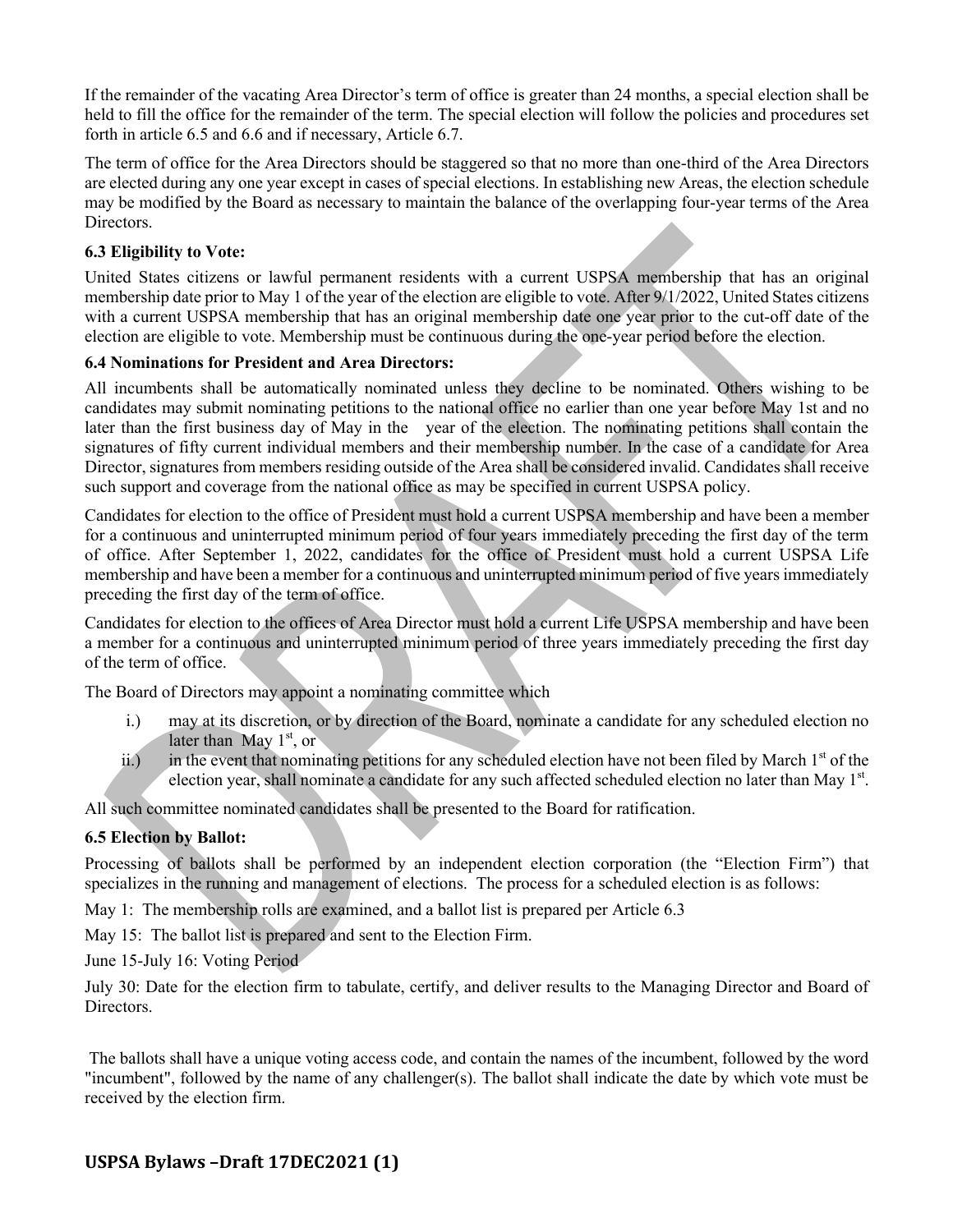Members will cast their vote via secure internet connection provided by the election firm. All internet vote processing shall be under the exclusive control of the election firm. The election firm shall maintain the confidentiality of individual votes, and not provide details on how any individual voted to USPSA.

The results of the election shall be sent to the membership electronically and be posted on the corporate website.

In the event of any unanticipated election issue not covered by the bylaws, the USPSA Board shall determine the appropriate solution via a special board meeting. Individuals who are up for re-election shall abstain from any election-related vote at such a special meeting.

#### **6.6 Timing of Special Elections:**

Special elections will adhere to the requirements of Article 6.5 except for the change in timing. The board will vote on the start date for the special election and the cut-off date. The cut-off date will be at least 60 days after the announcement to allow time for petition signatures to be gathered. The board will then release a board announcement of a Special Election via electronic communication. The timing will then be as follows:

Cut-Off Date: Petitions for office are due. The membership rolls are examined, and a ballot list of eligible voters is prepared per Article 6.3.

Fifteen (15) Days after the Cut-Off Date: The ballot list is prepared and sent to the Election Firm.

Thirty (30) days after the ballot list is sent to the Election Firm: Voting Begins.

Thirty-One (31) Days after voting begins: Voting Ends

Fifteen (15) Days after Voting Ends: Date for the election firm to tabulate, certify, and deliver results to the Managing Director and Board of Directors.

After the results are delivered, the board will vote to set the date the winner begins the term. The date to begin the term shall not be later than sixty (60) days after the results are delivered unless a different arrangement has been agreed upon between the winner and the board.

### **6.7 Quorum and Majority:**

The individual members actually voting shall constitute a quorum and those persons receiving the highest number of votes cast shall be deemed elected.

Majority Required: No candidate for Area Director or President may serve without having received a majority of votes cast. In the event that no candidate receives more than 50% of the votes cast, a run-off election shall be conducted between the two candidates receiving the most votes.

#### **6.8 Runoff Election Ballot Procedure:**

The run-off election shall be conducted under the terms, conditions, and procedures described in 6.5 for the initial election, subject to the following, with the following runoff-specific changes in effect.

The timing of the runoff election for a regular or special election is as follows:

Fifteen (15) days after the election results were returned to the board: The board notifies the Election Firm to use same voting list as the initial election.

Thirty (30) Days after the Election Firm is notified: Voting Begins

Thirty-One (31) Days after Voting Begins: Voting Ends

Fifteen (15) Days after Voting ends: Date for the election firm to tabulate, certify, and deliver results to the Managing Director and Board of Directors.

#### **6.9 Uncontested Election:**

In the event that an election for President or Area Director is uncontested, the provisions of Sections 6.5, and 6.7 shall be waived. The sole candidate shall be considered to have been duly elected and shall take office in accordance with the provisions of Section 6.2 ii), iii), and iv).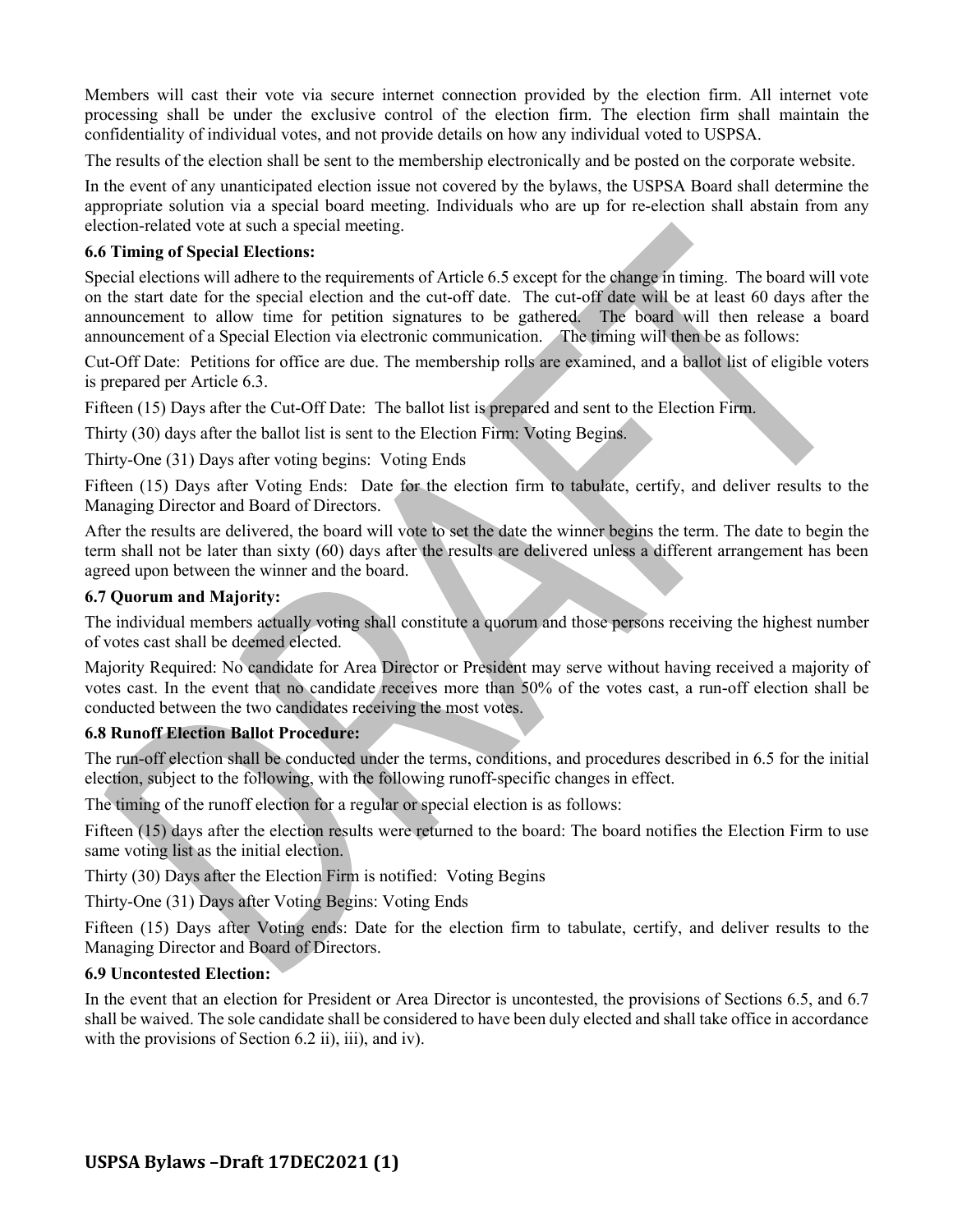In the event that a special election for President or Area Director is uncontested, the provisions of Article 6.6 shall be waived, and the board will set the date for the winner to begin the term as per Article 6.6.

# **ARTICLE 7 - CORPORATE OFFICERS, MANAGEMENT EMPLOYEES AND DUTIES THEREOF:**

# **7.1 Officers:**

All officers must be Life Members to hold office.

There shall be the following officers of the corporation:

- i.) one President,
- ii.) one Vice President,
- iii.) one Corporate Secretary

### **7.2 The President:**

The President shall be the chief representative for the sport of Practical Shooting in the United States and shall be primarily responsible for the implementation of the policies of the Board of Directors with regard to all forms of Practical Shooting competition. In addition to the other provisions of these bylaws, the President shall

- i.) Serve as Chairperson of the Board of Directors, and issue meeting notice, agenda and minutes, in accordance with these bylaws, on behalf of the Board of Directors.
- ii.) preside at all corporate meetings and shall cast a vote in all roll call votes,
- iii.) appoint the Corporate Secretary of the corporation, all such appointments subject to ratification by the Board of Directors,
- iv.) serve as, or designate, the Match Director of, and have full and final authority concerning National and World Championship match(es) run within the United States under the authority of the corporation.
- v.) Attend all National, International and World Championship matches run within the United States under the authority of the corporation. Such attendance shall include all shooting days, awards ceremonies and member meetings. If for some reason the President is unable to attend a National, International or World Championship match run by the corporation, he/she may designate a representative, such representative to be subject to the ratification of the Board of Directors.
- vi.) Individually and in cooperation with the Board of Directors, develop and promote strategies for the longterm health and growth of the Practical Shooting sports
- vii.) Serve as the US Regional Director to the International Practical Shooting Confederation
- viii.) Serve as the national representative of the membership in such matters as competition rules, club and members services, and opportunities for growth in Practical Shooting competition.
- ix.) perform all duties incident to the office of the President and such other duties as from time to time may be assigned by the Board of Directors or these bylaws.

The President is deemed to be a part-time employee, with salary to be set by the Board of Directors. Salary for the position shall be defined and made public before the cut-off date of an election, as defined in Section 6 of these bylaws. The salary will be fixed for the term of office, except for cost of living adjustments. The position is not eligible for performance-based bonuses.

Qualified expenses, as defined in current expense policy, will be reimbursed up to a limit specified by the Board of Directors. Any expenses in excess of that limit must be pre-approved by the Board of Directors. In addition to expense reimbursement, the Board of Directors may, at its sole discretion, grant a daily stipend to enable the performance of duties that require travel, such as attendance at National, International or World Championship match(es), and IPSC meetings as required.

The President may not serve the corporation in any other capacity for which compensation is received.

The President may sign and execute in the name of the corporation deeds, mortgages, bonds, checks, , contracts and/or other instruments, up to a limit on single-signature authority specified by the Board of Directors. Any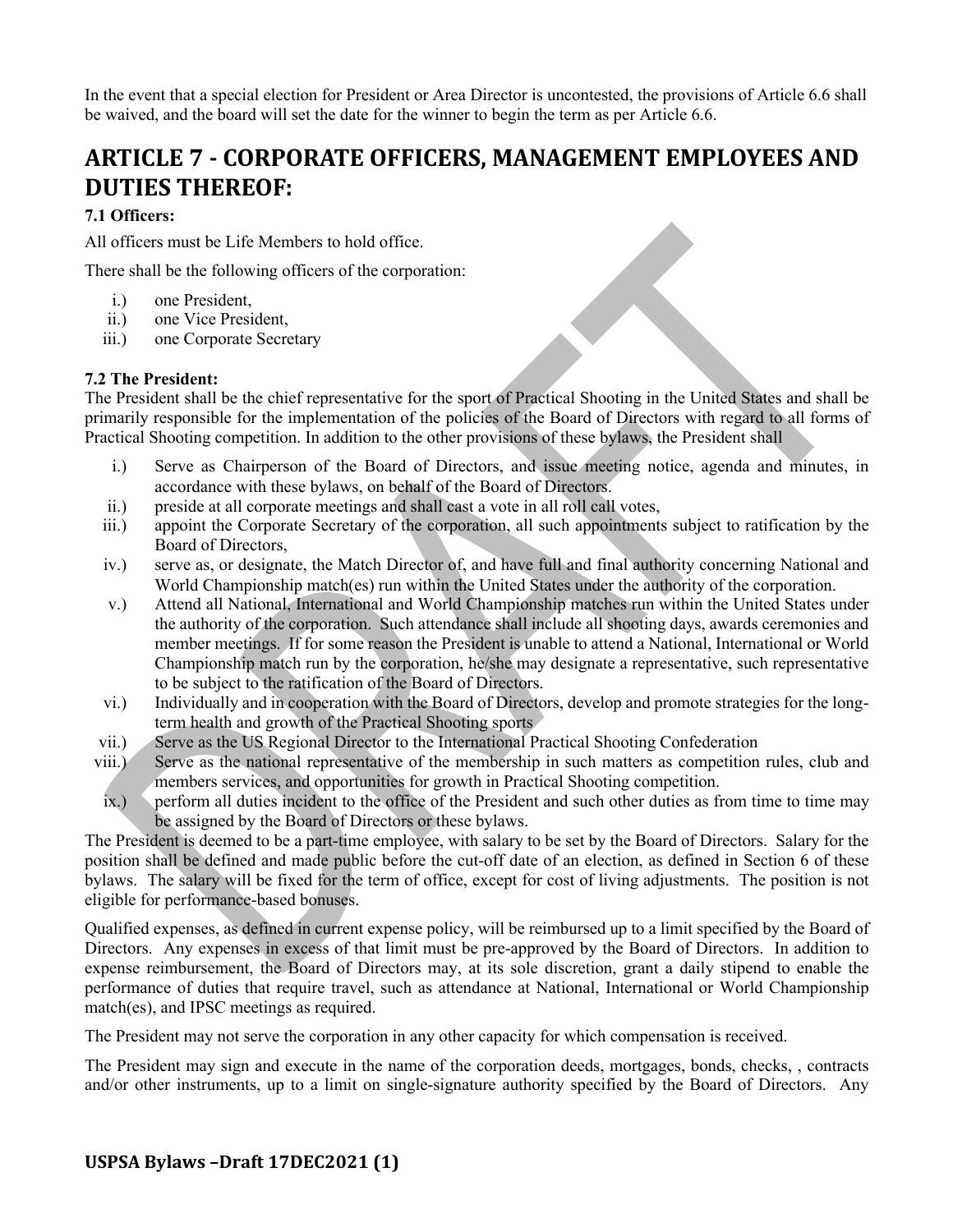expenditures or obligations in excess of the specified single-signature authority must be pre-authorized by the Board of Directors. Any single-signature authority is subject to the oversight of the of the Board of Directors and subject to the Articles of Incorporation and these bylaws.

Under no circumstances may the President execute power of attorney in the name of the corporation, or execute the sale of corporate assets, without specific authorization from the Board of Directors.

### **7.3 Vice President:**

The Vice President shall perform all duties incident to the office of Vice President and shall have such powers and shall perform such duties as shall be assigned to him by the President. The Vice-President shall, in the absence of the President, serve as Board meeting Chairperson until relieved of that duty by majority vote of the Board of Directors or as otherwise provided for by these bylaws.

- i.) In the event that the President or Managing Director are absent or otherwise unavailable for an extended period of time, the Vice President may be granted temporary authority to sign on behalf of the vacant office. Similarly, if the office of Managing Director is vacant, the Vice President may be granted authority to sign on behalf of the office until the vacancy is filled. All such signing authority is subject to the limits and constraints specified for that office.
- ii.) The Board of Directors shall elect the Vice President by majority vote from among the currently elected Area Directors for a one-year term, beginning each January.
- iii.) The Area Director serving as Vice President retains his/her vote in all Board proceedings. The office of Vice President does not have an additional vote.

### **7.4 Corporate Secretary:**

The Corporate Secretary shall certify and keep at the national office these bylaws of the corporation, as amended from time to time, and a book of minutes of all Board of Director's meetings with the time and place of holding, whether regular or special, how authorized, the notices thereof given and the names of those present at the meetings and all other corporate records required by law.

The Corporate Secretary shall ensure that all notices, meeting agendas and minutes are duly delivered in accordance with the provisions of these bylaws or as required by law. In general, the Corporate Secretary shall perform all duties incident to the office of Corporate Secretary and perform such other duties as may be prescribed from time to time by the by the President or the Board of Directors.

#### **7.5 Managing Director:**

The Managing Director shall be the ranking Management Employee for the corporation, and shall be primarily responsible for implementation of the policies of the Board of Directors with regard to operations, budget, finance, tax, legal, compliance, workplace and employee matters. The Managing Director is not an officer of the corporation. In addition to the other provisions of these bylaws, the Managing Director shall:

- i.) Create and maintain the annual budget and such other materials as the Board of Directors may require to ensure appropriate oversight and guidance.
- ii.) Individually and in cooperation with the Board of Directors, develop and promote strategies for optimizing operations, improving member services and reducing costs.
- iii.) Perform all duties incident to the office of Managing Director and such other duties as from time to time may be assigned by the Board of Directors or these bylaws.

The Managing Director shall be hired and supervised by the Board of Directors, from among applicants who meet qualifications and criteria specified by the Board of Directors. Such qualifications and criteria may include education, professional experience, and the ability to be insured under a fidelity bond. Salary for the Managing Director shall be set by the Board of Directors commensurate with experience, qualifications and prevailing market rates.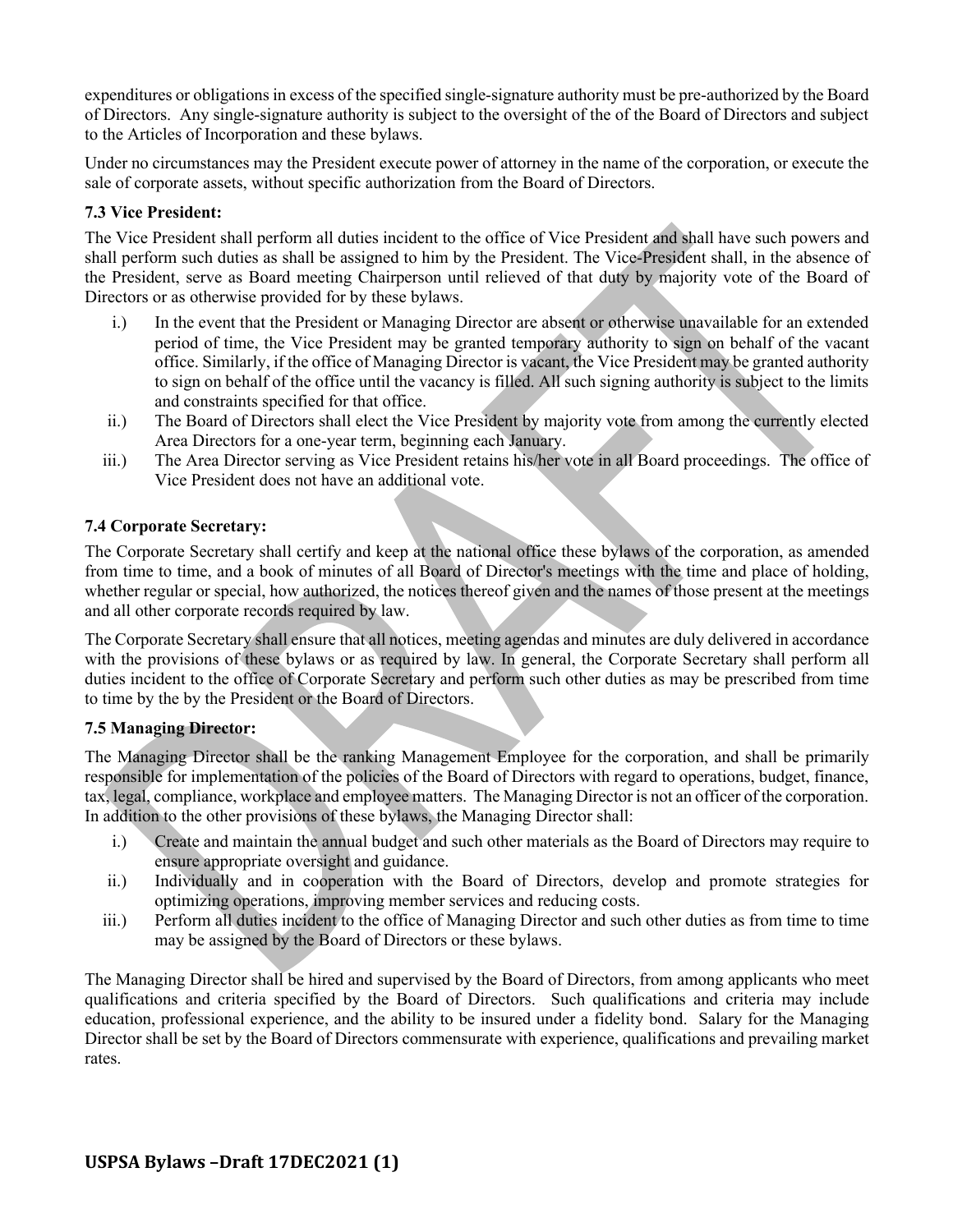The Managing Director shall direct the preparation of and submit a draft budget to the Board of Directors by March 31st of each year. The budget shall contain estimated revenues and expenses of the corporation. It shall include, but not be limited to, allocation of funds to the operations of the individual membership program, the national Range Officers training program, the club membership program, the publication of the corporate newsletter, maintenance of corporate office(s), the holding of the US National and World championship matches, and other items as necessary to attain the purposes of the corporation. The budget shall not exceed the anticipated revenues on an annual basis, except when the Board of Directors deems the situation necessary. In such a situation, the Board of Directors may approve a budget with a deficit provided it is approved by 3/4 of the Board and does not exceed existing operational reserves.

The Managing Director may sign and execute in the name of the corporation deeds, mortgages, bonds, checks, , contracts and/or other instruments, up to a limit on single-signature authority specified by the Board of Directors. Any expenditures or obligations in excess of the specified single-signature authority must be pre-authorized by the Board of Directors. Any single signature authority is subject to the oversight of the Board of Directors and subject to the Articles of Incorporation and these bylaws.

Under no circumstances may the Managing Director execute power of attorney in the name of the corporation, or execute the sale of corporate assets, without specific authorization from the Board of Directors.

The Managing Director may be removed at any time, with or without cause, only by the Board of Directors, with written notice.

### **7.6 Annual Report:**

The Managing Director shall cause to be prepared and submitted to the Board of Directors an annual written report, which shall include the audited or reviewed financial statement of the corporation prepared by an independent firm of certified public accountants selected by the audit committee. This report shall be distributed at the annual meeting and to the membership through the corporate newsletter.

The President may, in coordination with the Managing Director, contribute material for the annual report reflecting the state of the Practical Shooting sports, membership feedback, competition trends, emerging equipment trends, best practices and such other material as he/she deems might reflect the state of the sport.

#### **7.7 Removal from Office:**

Any elected officer or elected Director may be removed, with or without cause, by a motion for removal filed by a Director with the President and following compliance with the procedures set forth below. If the motion for removal is against the President, then the Board of Directors shall select a chairman who shall preside at a meeting of the Board of Directors convened for the purpose of acting upon the motion for removal. The challenged officer or Director shall have the opportunity to be present at such meeting and to defend himself against such action but must withdraw before vote is taken. To be approved and become effective, a motion for removal of an officer or Director shall require a three-fourths majority affirmative vote of the Board of Directors.

An officer or Director may be removed from office for:

- i.) failure to discharge the duties of a fiduciary,
- ii.) acts deemed detrimental or injurious to the USPSA organization,
- iii.) acts deemed to be illegal or immoral,
- iv.) failure to disclose conflicts of interest.

The infractions listed above are examples and are not intended to restrict cause for removal.

#### **7.8 Resignations:**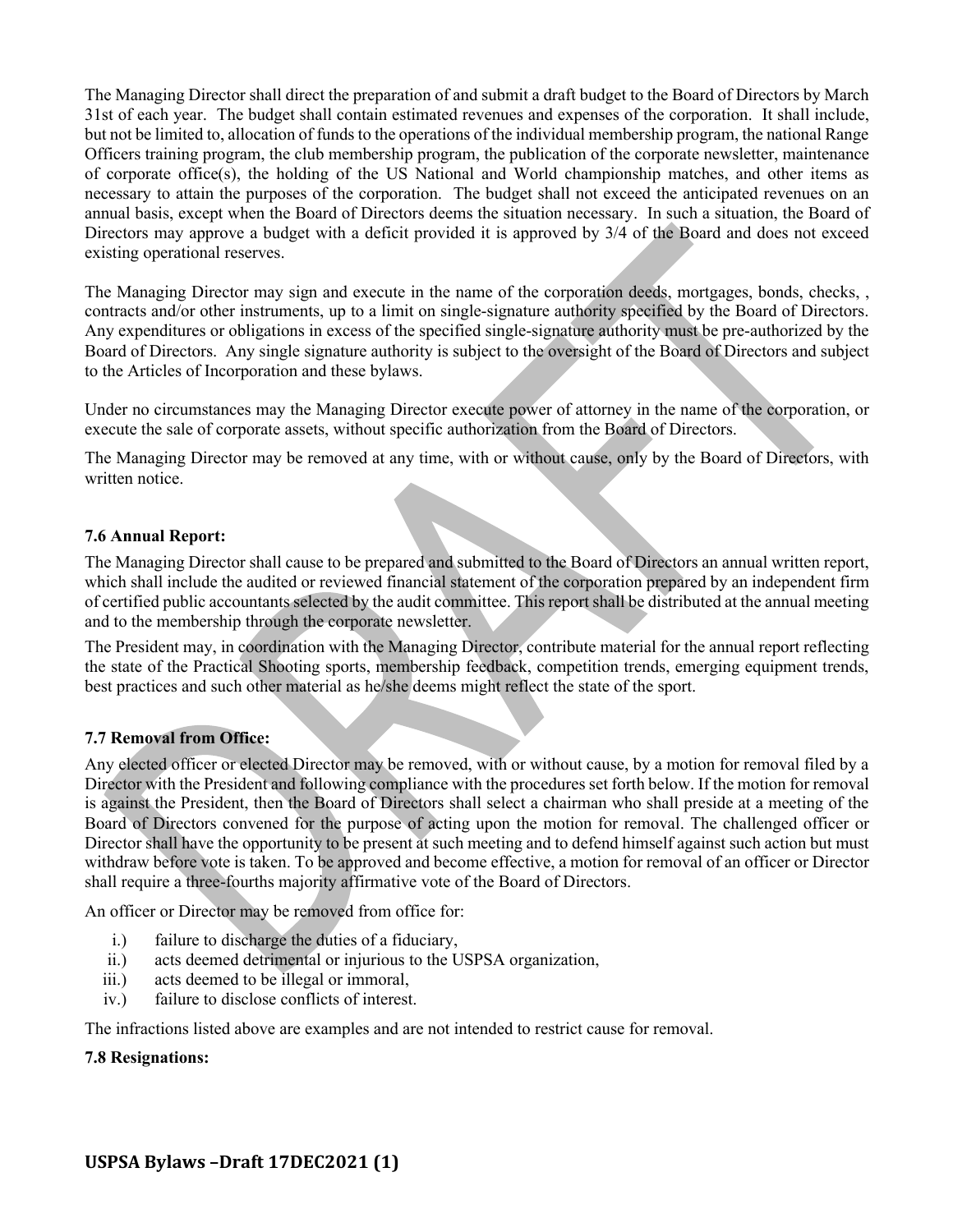Any Director or Officer may resign at any time by delivering written notice thereof to the Board of Directors or to the President. The resignation shall take effect when the notice is delivered, unless the notice specifies a later effective date, except that a Director or Officer who no longer meets the requirements for holding office shall be considered to have resigned as of the date of such condition, with or without timely notification.

# **ARTICLE 8 - COMMITTEES:**

# **8.1 Board Committees:**

The Board shall have the power to designate from time to time committees of the Board, and to delegate to such committee(s) such powers as, in the discretion of the Board and consistent with applicable law, are necessary and desirable. However, no committee shall have the authority to:

- (i) Amend the Certificate of Incorporation or these Bylaws;
- (ii) Approve, adopt or recommend to the Members, an action or matter (other than the election or removal of Directors) expressly required under DGCL to be submitted to the Members for approval (e.g. an agreement of merger or consolidation; a sale, lease or exchange of all or substantially all of the Corporation's assets; or a dissolution of the Corporation);
- (iii)Amend or repeal any resolution of the Board which by its terms shall not be so amendable or repealable.

#### **8.2 Audit Committee:**

There shall be an Audit Committee consisting of three members of the Board of Directors chosen by the Board of Directors. The Audit Committee shall select an independent certified public accounting firm and shall oversee the annual audit or review of the corporation.

When the accounting firm has prepared the audit or review report, it shall be transmitted to the Chairman of the Audit Committee who shall present it to the Board of Directors for approval at their next Regular meeting. Failure to act on the audit or review within twelve months of completion shall result in default approval. The President, Managing Director, the corporation's financial agent, or any office manager shall not be members of the Audit Committee.

#### **8.3 Finance Committee:**

There shall be a Finance Committee selected annually, consisting of at least the Managing Director and two Board members. The Finance Committee shall oversee the transfer of funds between reserve and operational accounts and shall serve as financial advisors to the corporation's financial agents.

#### **8.4 Other Committees:**

There may be other committees as deemed necessary by the Board of Directors or the President. Except as otherwise provided in these bylaws, the President shall make all appointments to committees subject to confirmation by the Board of Directors. Directors will chair all committees except in the event of special circumstances to be defined by majority vote of the Board of Directors.

#### **8.5 Quorum:**

A majority of the members of a committee shall constitute a quorum and the committee may act upon the majority vote of the members present at any duly convened meeting.

#### **8.6 Minutes:**

All committees shall appoint a Secretary and shall keep full records and accounts of their proceedings and transactions. All actions of the committees shall be reported to the Board of Directors at their next meeting.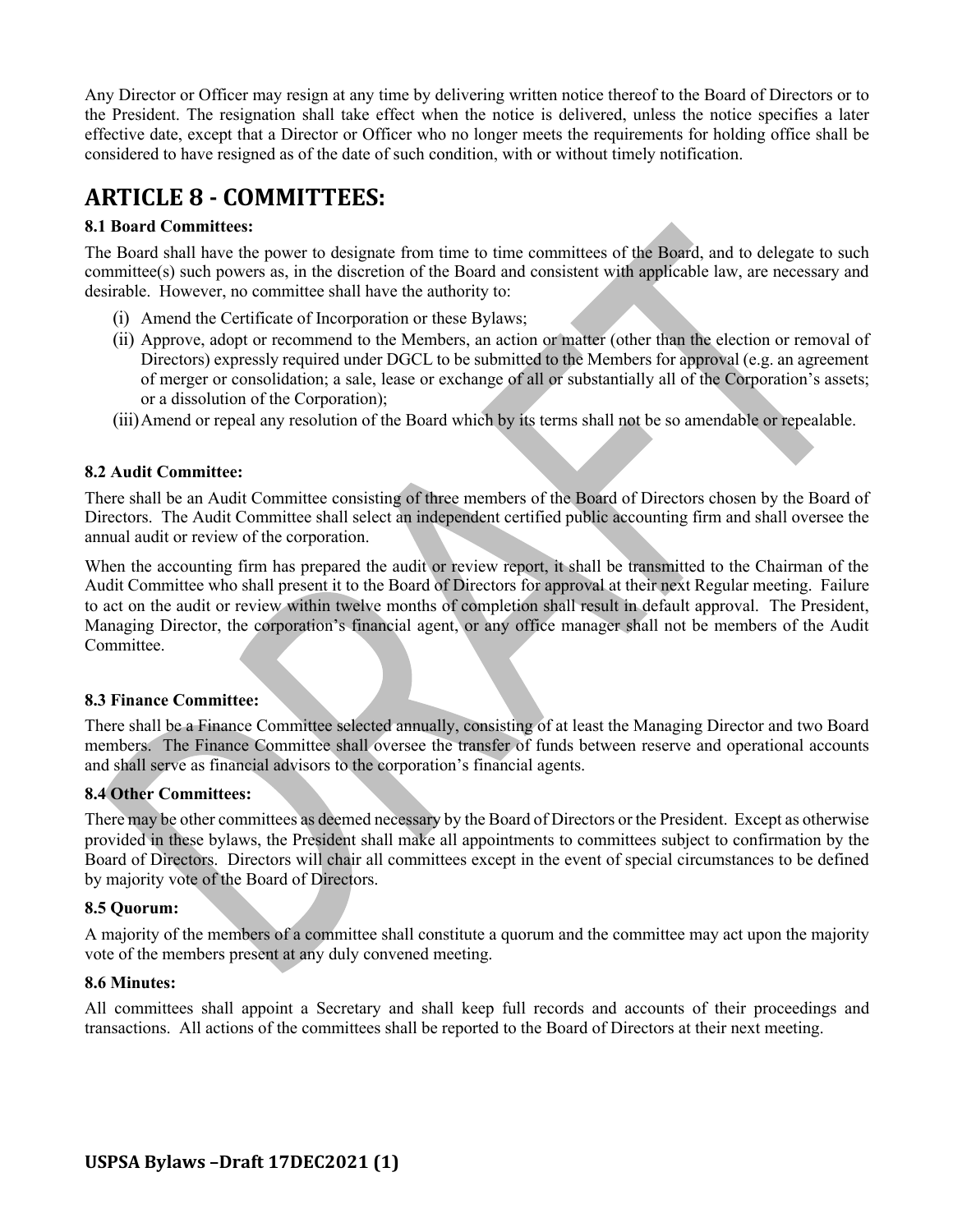# **ARTICLE 9 - CONTRACTS:**

The Board of Directors may, by resolution, grant or authorize any Officer or agent specific powers of contract or license when, in their opinion, it is in the best interests of the corporation to do so and funds not otherwise appropriated exist for the corporation to fulfill such contract. Contracts required for conducting a National Championship are specifically allowed to extend into the calendar year following the President's term of office.

In no case may anyone release the dates or venue for a National Championship match until a contract covering staffing, incurred liabilities, administrative responsibilities and financial controls is signed by all parties and on file with USPSA headquarters.

In no case shall any authorized Officer or agent granted specific authorities under this section exceed any policy adopted by the Board of Directors related to signatory limits and controls.

# **ARTICLE 10 -- MISCELLANEOUS PROVISIONS:**

# **10.1 Year:**

The fiscal year of the corporation shall be a calendar year.

# **10.2 Confidentiality:**

All financial information, employee information, membership lists and similar matters of this corporation shall remain confidential. All open session Boardroom discussions shall remain confidential until the minutes of those discussions are approved for dissemination by a majority of the Board except and unless otherwise approved by a three-quarters (3/4) majority of the Board. Executive session discussions shall be confidential. No Officer or Director shall supply copies or disseminate such confidential information to any third party without the written consent or by resolution of the Board of Directors, except as otherwise provided in these Bylaws.

This prohibition shall not apply to disclosure of such confidential information to the professional advisers of the Officers or Directors, as the case may be, although such professional advisers shall then keep it confidential. This prohibition shall not apply to disclosure to any governmental agencies to which information shall be required for the operation of the corporation.

Members serving as affiliated club contact, corporate officers, employees, Section Coordinators and Area Directors may have their names phone numbers, E-mail address, City and States published at various times and places.

# **10.3 Fiduciary Duty:**

The Fiduciary Duty requires a Director (including officers) to act for the organizations benefit, while subordinating his or her personal interest. Directors must act prudently, loyally, and in good faith to maximize USPSA's value over the long-term for the benefit of its members.

- i.) Duty of Care A Director must perform the duties of a Director, including duties as a member of any committee of the Board upon which the Director may serve, in good faith, in a manner such Director believes to be in the best interest of the organization, and with such care, including reasonable inquiry, as an ordinarily prudent person in a like position would use under similar circumstances. In performing the duties of a Director, a Director shall be entitled to reply on information, opinions, reports, or statements, including financial statements and other financial data, in each case prepared or presented by:
	- a.) one or more officers or employees of the organization who the Director reasonably believes to be reliable and competent in the matter presented;
	- b.) legal counsel, public accountants, organizational staff, or other persons as to matters which the Director reasonably believes to be within such person's professional or expert competence; or
	- c.) a committee of the Board upon which the Director does not serve, duly designated as to matters within its designated authority, which committee the Director believes to merit confidence; so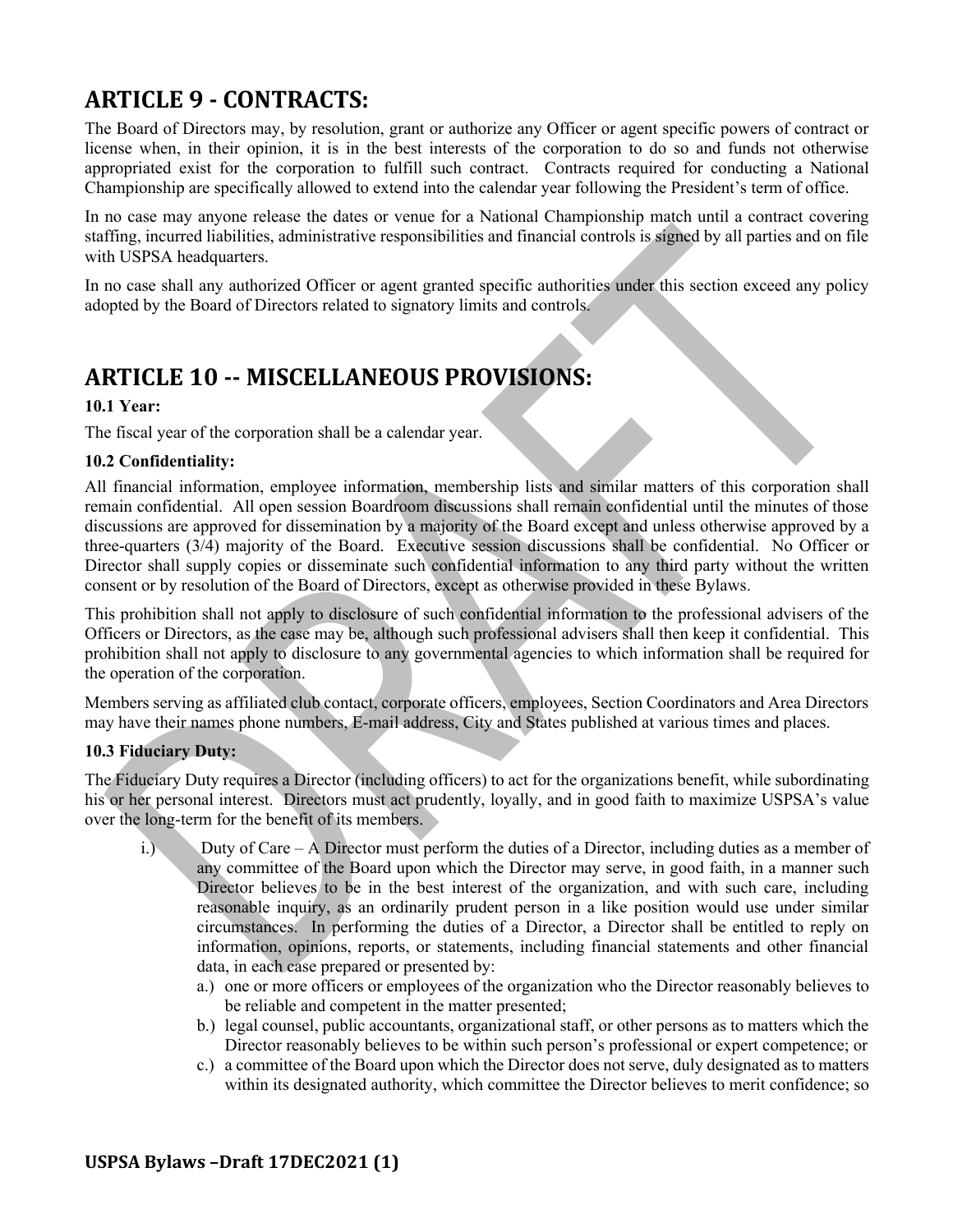long as, in any such case, the Director acts in good faith, after reasonable inquiry when the need is indicated by the circumstances, and without knowledge that would cause such reliance to be unwarranted.

- ii.) Duty of Loyalty Directors must exercise their powers and duties in good faith, free of conflict, and within a view to the interest of the organization and consistent with the purposes of the organization. Duty of loyalty means publicly disclosing any conflicts of interest and not using board service as a means to personal or commercial gain.
- iii.) Duty of Obedience Directors must make sure that the organization is abiding by all applicable laws and regulations and doesn't engage in illegal or unauthorized activities. The duty of obedience also means that board directors must carry out the organization's mission in accordance with the propose stated in the organization's governing documents.

# **10.4 Conflict of Interest:**

A Conflict of Interest (COI) occurs where an individual's obligation to further the organization's purposes is at odds with their own financial interest. Conflicts of Interest may exist for reasons other than a financial interest (e.g., a relationship or something which might affect a person's ability to act impartially in the best interests of the Corporation on a specific topic). A COI is not necessarily prohibited, as long as it is disclosed and appropriately managed. USPSA has adopted "Conflict of Interest Policy", recommended by the IRS, in order to ensure that the organization's definitions and practices in this area are and remain in conformance with IRS guidelines for taxexempt organizations. A copy of the current policy will be maintained as part of USPSA's standing policies, and shall serve as USPSA's standing policy for defining, disclosing, reviewing, reporting and managing any relationship deemed to be a Conflict of Interest. Each USPSA director and officer shall receive a copy of the USPSA Conflict of Interest policy and file an Annual Statement, using the form included in the Policy Manual, prior to the first regular meeting of each calendar year, and shall revise that statement any time a circumstance changes which could affect the validity of their statement. The USPSA Board shall conduct a Periodic Review of these Annual Statements at the 1st in-person regular Board meeting of each year. The corporation shall review the USPSA COI policy language at the beginning of each calendar year in order to ensure that the USPSA policy accurately reflects the current language in the IRS sample policy. In the event that there is a conflict between USPSA's documented COI policy and the current language of the IRS sample policy, the current IRS language shall prevail, subject only to applicable state and federal laws governing conflict of interest applicable to nonprofit and charitable organizations.

# **10.4 Gender**

When required by the context, the masculine designations throughout these bylaws will include the feminine gender and the neuter, and vice versa.

# **ARTICLE 11 - AREA DIVISIONS:**

There shall be established within the United States certain geographical designations known as Areas. Each Area may be further divided into two or more Sections. The Board of Directors shall determine the number and composition of Areas, subject to Article 6 of these bylaws.

# **11.1 Area Director:**

The Area Director shall

- i.) assist the Section Coordinators within his or her Area in whatever way possible to promote the corporation and its goals,
- ii.) keep the Board apprised of the activities, accomplishments, and needs within his or her Area,
- iii.) organize and establish an Area USPSA Championship run under the rules and guidelines of the corporation,
- iv.) in addition, may organize and establish additional Area Championships run under the rules and guidelines of the corporation to include Steel Challenge and MultiGun disciplines
- v.) send the appropriate activity fees from such Area Championships to the corporation, and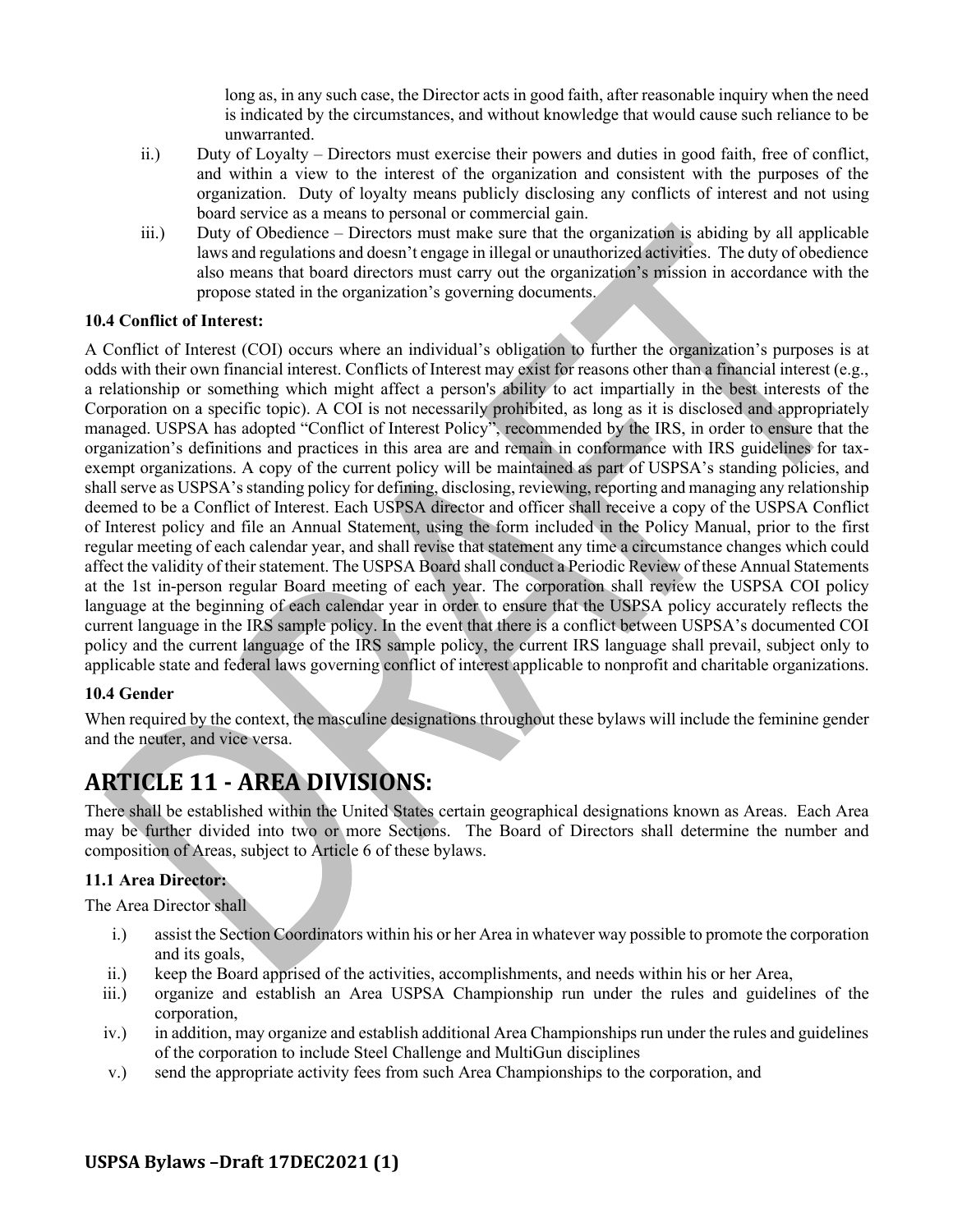vi.) serve as Match Director of such Area Championship or may delegate such authority and responsibility to another member.

#### **11.2 Area Championship:**

The Area Championship shall represent all Sections within the Area and be held within the physical confines of the Area.

It is the intent of the corporation that the proceeds from each Area Championship(s) are returned to the clubs and members of the Area. Net income in excess of prescribed activity fees and actual expenses of the event may be used for improvements in the Area, including such things as RO seminars, range improvements, sponsorships to junior camps, or seed-money for start-up costs for the next year's Area Championship, provided that all such income shall be documented in the final accounting of the match and submitted to headquarters.

#### **11.3 Accountability:**

The Area Director shall make full accounting of all funds derived from the Area championship(s) and forward a copy of it, together with published results of the placement of contestants, to the national office and the Section Coordinators within his or her Area.

# **ARTICLE 12 - SECTIONS:**

A Section is a state or geographical area that contains a minimum of two affiliated clubs and is chartered by the corporation. The Section is the local link to USPSA for the shooter and section clubs.

#### **12.1 Chartering of Section:**

The President may charter a Section either upon application of the clubs within a defined geographical area or he may split an existing Section upon the recommendation of the Area Director. The Area Director shall appoint a Section Coordinator to administer a Section until the clubs hold an election therein.

No Section shall be chartered that crosses Area boundaries except under circumstances of severe hardship involving lack of proximity to a Section within the clubs area. Sections wishing to qualify for this exception must petition the President and the affected Area Directors and provide evidence of such hardship. No Section shall be chartered unless the Area Director and President are first provided prospective Section bylaws for approval.

The Section bylaws shall be subordinate to these bylaws, all rules of competition as approved by the Board of Directors and shall set forth a means for distribution of national championship slots. The distribution shall always consider placement in practical shooting events and may additionally consider club membership and assistance at the events. Slots may never be awarded by lot. All Sections will be required to provide bylaws to the Area Director and the national office following any amendment and at the time of each Section Coordinator election. In the absence of Section bylaws being provided to the national office on an annual basis, Sections shall be held to the guidelines of a standard set of requirements as approved by the Board of Directors and maintained at the national office.

#### **12.2 Section Coordinators:**

The Section Coordinator shall be elected by the member clubs within his or her assigned Section, on the basis of one vote per member, or member club, as determined by the Section bylaws.

The Section Coordinator's term of office shall be determined by the Section bylaws, and Sections must hold an election at least every two years. It is the responsibility of the Section Coordinator and the member clubs to organize and conduct an election each regular two-year election cycle for their respective Section.

The Section Coordinator shall serve until he or she resigns, relinquishes his or her office, or an election is held.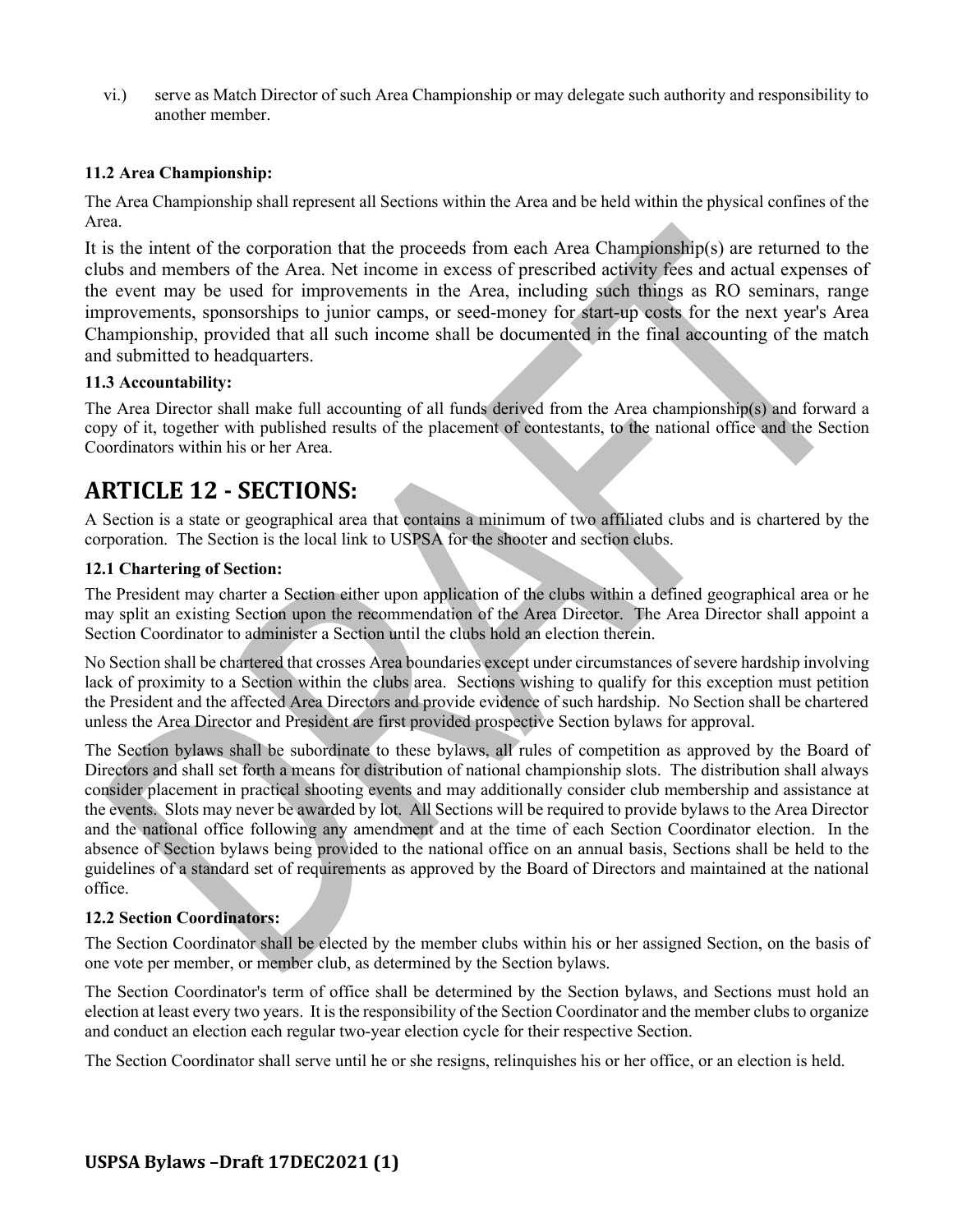The Area Director may remove a Section Coordinator for cause. The Area Director's decision may be appealed to the Board of Directors by the individual Section Coordinator or by any club within the Section. The Board shall review the appeal and make a final determination at its next Regular Meeting.

Should a Section Coordinator's office become vacant, the Area Director has the authority to appoint a Section Coordinator until such time as an election for that Section is held. A section shall hold elections as specified by their bylaws, or any time a majority of the club presidents in that Section call for a special election for Section Coordinator

The Section Coordinator must maintain at least annual membership to hold office and must hold a Range Officer (Level I) or higher NROI certification.

#### **12.3 Duties of Section Coordinator:**

The Section Coordinator is responsible for ensuring that every activity within the Section represents the best traditions and standards of USPSA. The Section Coordinator supports the development of new shooters and new clubs by providing information, support, and guidance.

The Section Coordinator shall:

- i.) actively promote the corporation and its policies, rules, ideals and concepts,
- ii.) keep the Area Director and national office informed of activity within his Section,
- iii.) promote the establishment of, and participation in, the Area Championship and the USPSA National Championships,
- iv.) see that all such results and their attendant activity fee are forwarded to the national office within 30 days of match date,
- v.) recommend clubs for affiliation or disaffiliation,
- vi.) endeavor to personally visit each club in his Section at least once a year during the production of a match,
- vii.) actively assist new clubs in forming and becoming affiliated with the corporation.

# **12.4 Expenses:**

Sections may levy activity fees, not to exceed one US Dollar, on each contestant in a corporation approved contest, provided the Section has adopted bylaws that have been approved by the corporation and insure representation and accountability to local clubs in the Section. Such fees are to cover the cost of the Section Coordinator's office and such other reasonable projects beneficial to all Section clubs, are to be utilized solely for the actual expenses thereof, and a full accounting shall be rendered annually to the clubs of that Section. Such fees, if levied, are in addition to and unrelated to any established activity fees due the corporation.

# **12.5 Independent Clubs**

A club may form as an Independent Club due to geographical location or for specific business related reasons. Clubs belonging to a Section may petition the Section Coordinator and Area Director to become an Independent club or to join a different Section due to geographical or specific business related reasons. The Area Director, following consultation with the President, may grant permission after determining that all financial obligations to the Section have been met. All activity credits earned prior to the approval shall remain the property of the club.

The Area Director's decision may be appealed to the Board of Directors by the petitioning club or by any club within the Section. The Board shall review the appeal and make a final determination at its next Regular Meeting.

# **ARTICLE 13 - NATIONAL TEAMS AND NATIONAL CHAMPIONSHIP SLOTS:**

# **13.1 National Team Selection:**

The Board of Directors shall determine the nature, number, and composition of competition teams to officially represent USPSA in international IPSC competition(s).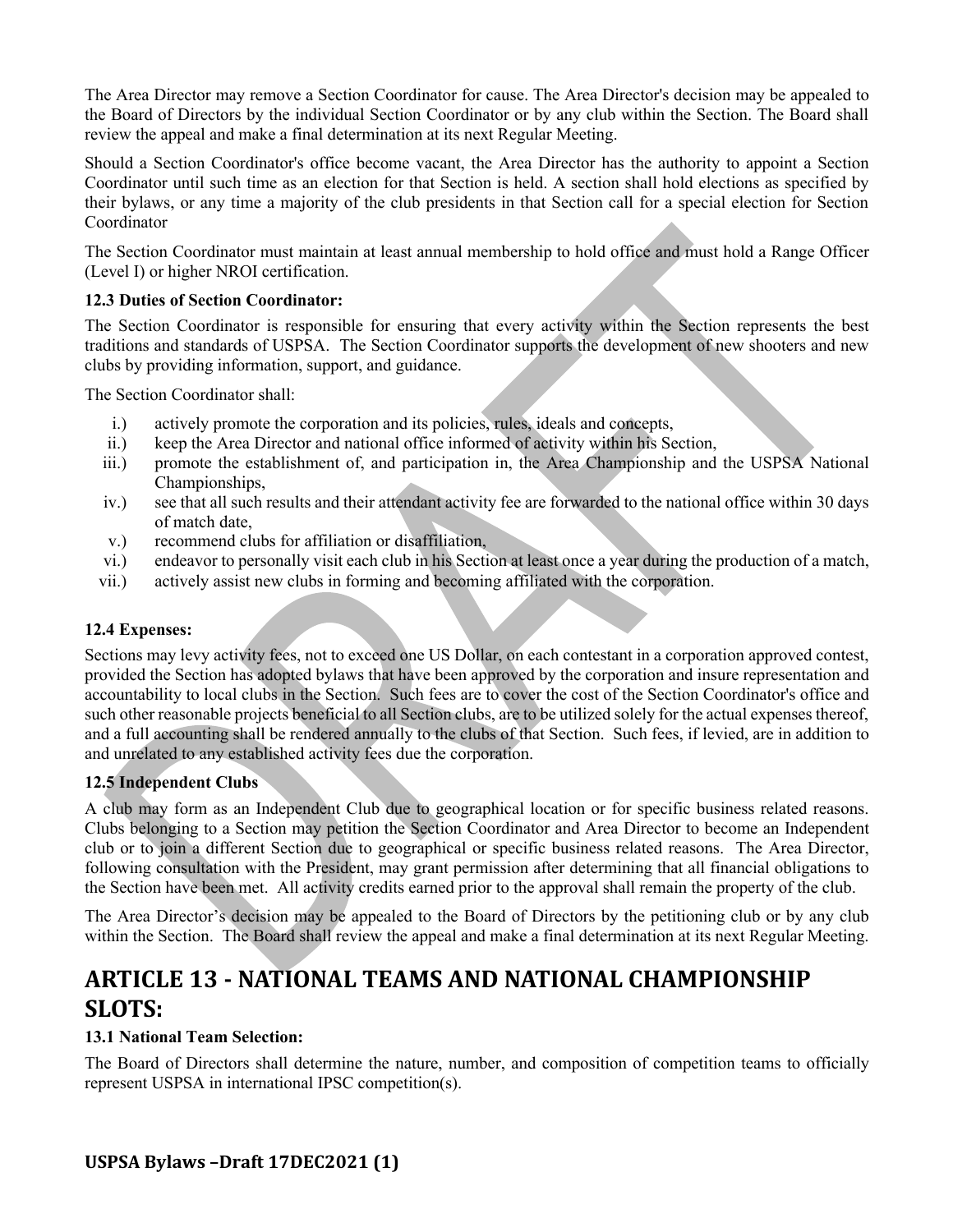The corporation shall select team members according to current team selection criteria as defined by action of the Board of Directors. The selection criteria shall be published in the corporate newsletter and corporate website whenever modified. In no case shall modifications to the selection criteria apply retroactively.

# **13.2 Allocation of Slots to the United States National Championships**

Competitor slots to the United States National Championships are earned through performance at the previous year National Championship, through competition within a member's affiliated club and Section, and through competition at Area handgun Championships and other designated contests.

The Board of Directors shall set forth the policy concerning the division and distribution of slots.

# **ARTICLE 14 - NOTICES:**

Whenever any notice is required to be given by these bylaws, it may be given personally or sent by mail, telephone, or other form of communication, specifically including the corporate newsletter, to the last address shown on the records of the corporation for the person to whom the notice is directed.

### **14.1 Waiver of Notice:**

Any notice required by these bylaws may be waived by a three-quarters (3/4)-majority vote of the Board. All such waivers shall be recorded in the minutes of the meeting.

# **ARTICLE 15 - AMENDMENTS AND EFFECTIVE DATE:**

### **15.1 Amendments:**

These bylaws may be amended at any regular meeting of the Board of Directors by a vote of three-quarters (3/4) of the Board Members present, provided

- i.) that notice of the nature of the proposed amendment shall have been given at the last previous meeting of the Board of Directors, or
- ii.) that a written copy of the proposed amendment shall have been provided with notice of meeting at least ten days prior to such meeting.

#### **15.2 Effective Date of Amendments:**

**Amendment of these bylaws shall become effective immediately upon adoption unless otherwise** designated by the Board of Directors.

15.3 Limitation on Amendments.

No amendment of these Bylaws shall be taken that would adversely affect the qualification of the Corporation as an organization described in Section 501(c)(3) of the Code. Any amendment to Article I, Section 2, (Purposes) shall be consistent with the purposes set forth in the Certificate of Incorporation.

# **ARTICLE 16 - COMPETITIONS RULES AND NATIONAL RANGE OFFICER INSTITUTE:**

# **16.1 Competition Rules:**

i) USPSA matches shall be conducted according to the rules most recently published by The United States Practical Shooting Association/IPSC

ii) IPSC matches shall be conducted according to the rules most recently published by the International Practical Shooting Confederation